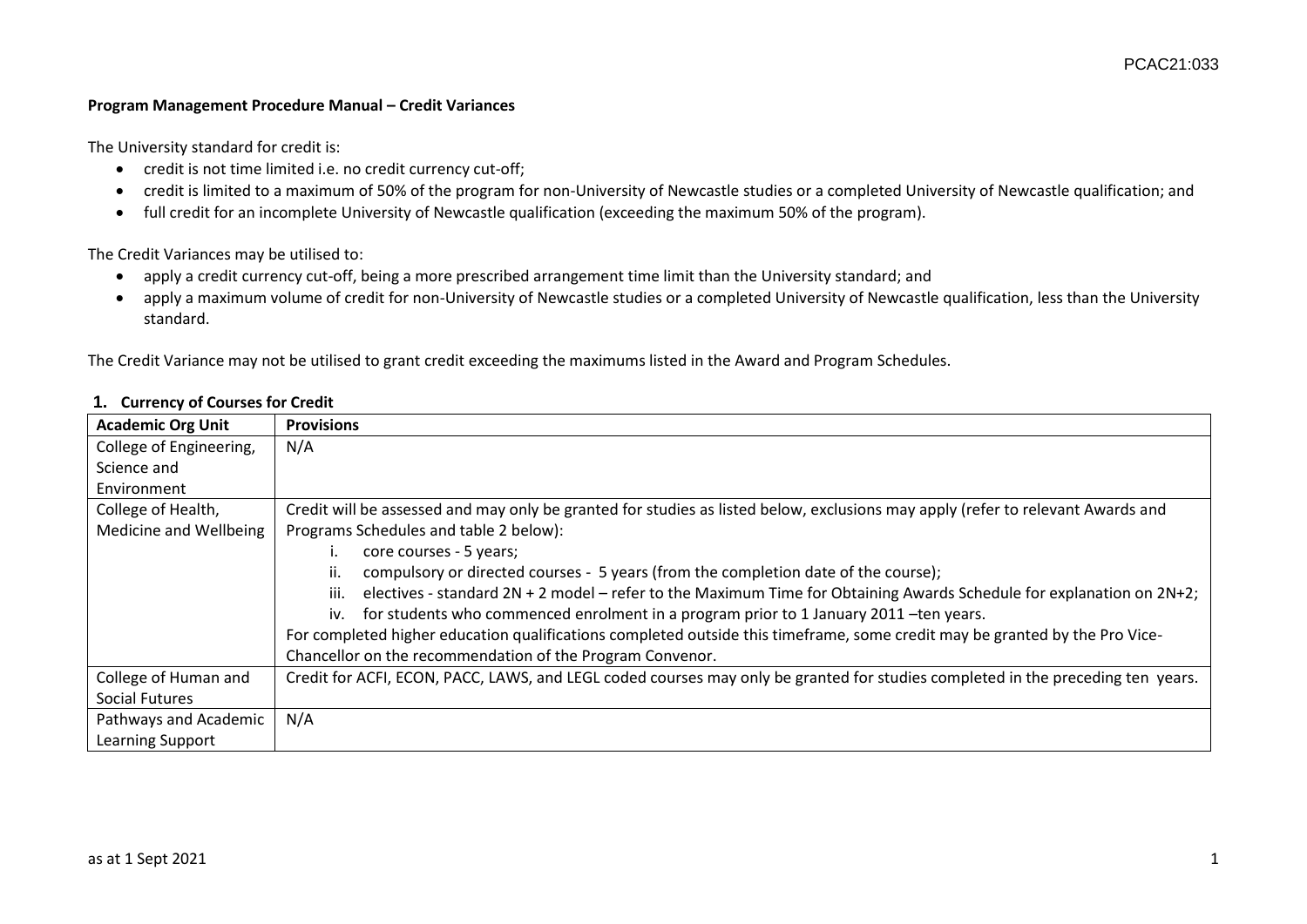## **2. Program Specific Credit Provisions:**

| <b>Academic Org Uni</b> | Program                                    | <b>Provisions</b>                                                                       |
|-------------------------|--------------------------------------------|-----------------------------------------------------------------------------------------|
| Pathways and Academic   |                                            | Credit may only be granted for University of Newcastle enabling courses completed in    |
| Learning Support        |                                            | the preceding four years.                                                               |
| College of Engineering, | All undergraduate Engineering              | Credit for core courses may only be granted for studies completed in the preceding ten  |
| Science and             | (Honours) and associated combined          | years.                                                                                  |
| Environment             | programs, except the Bachelor of           |                                                                                         |
|                         | Engineering (Mining Transfer Program)      |                                                                                         |
|                         | Bachelor of Computer Science and           | Credit for core courses may only be granted for studies completed in the preceding ten  |
|                         | associated combined programs               | years.                                                                                  |
|                         | <b>Bachelor of Construction Management</b> | Credit for core courses may only be granted for studies completed in the preceding ten  |
|                         | (Building) (Honours)                       | years.                                                                                  |
|                         | Bachelor of Design (Architecture)          | Credit may only be granted for studies completed in the preceding ten years.            |
|                         | <b>Bachelor of Engineering (Mining</b>     | No credit permitted.                                                                    |
|                         | Transfer program)                          |                                                                                         |
|                         | Bachelor of Exercise and Sport Science     | Credit for core EXSS courses may only be granted for studies completed in the preceding |
|                         |                                            | eight years.                                                                            |
|                         | <b>Bachelor of Information Technology</b>  | Credit for core courses may only be granted for studies completed in the preceding ten  |
|                         | and associated combined programs           | years.                                                                                  |
|                         | Bachelor of Psychological Science,         | Credit for core PSYC courses may only be granted for studies completed in the preceding |
|                         | <b>Bachelor of Psychological Science</b>   | ten years.                                                                              |
|                         | (Advanced),                                |                                                                                         |
|                         | Bachelor of Psychology (Honours), and      |                                                                                         |
|                         | associated combined programs               |                                                                                         |
|                         | <b>Bachelor of Surveying (Honours)</b>     | Credit for core courses may only be granted for studies completed in the preceding ten  |
|                         |                                            | years.                                                                                  |
|                         | <b>Bachelor of Technology (Renewable</b>   | Credit for core courses may only be granted for studies completed in the preceding ten  |
|                         | Energy Systems)                            | years.                                                                                  |
|                         | Graduate Diploma in Psychological          | Credit may only be granted for studies completed in the preceding ten years.            |
|                         | Science                                    |                                                                                         |
|                         | <b>Master of Clinical Psychology</b>       | Credit may only be granted for studies completed in the preceding ten years.            |
|                         | Master of Cyber Security,                  | Credit for core courses may only be granted for studies completed in the preceding ten  |
|                         | Graduate Certificate in Cyber Security     | years.                                                                                  |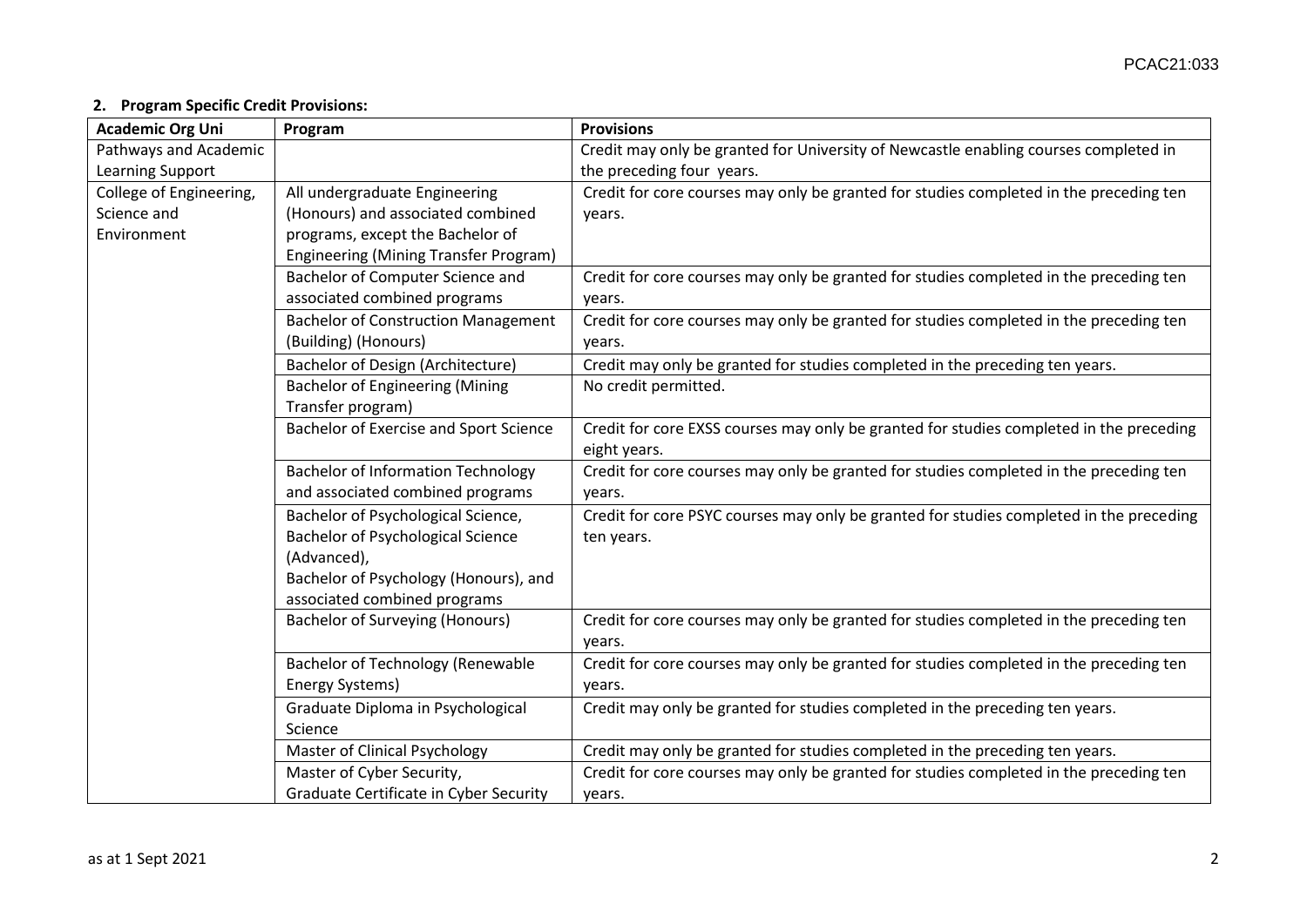|                                              | Master of Disaster Resilience and<br>Sustainable Development,<br>Graduate Certificate in Disaster Risk<br>Reduction                                                                                                                                                   | Credit for core courses may be granted for studies completed in the preceding ten years.                   |
|----------------------------------------------|-----------------------------------------------------------------------------------------------------------------------------------------------------------------------------------------------------------------------------------------------------------------------|------------------------------------------------------------------------------------------------------------|
|                                              | Master of Engineering Management                                                                                                                                                                                                                                      | Credit for core courses may only be granted for studies completed in the preceding ten<br>years.           |
|                                              | <b>Master of Exercise Physiology</b>                                                                                                                                                                                                                                  | Credit may only be granted for studies completed in the preceding eight years.                             |
|                                              | Master of Information Technology,<br>Graduate Certificate in Information<br>Technology                                                                                                                                                                                | Credit for core courses may only be granted for studies completed in the preceding ten<br>years.           |
|                                              | Master of Materials Science and<br>Engineering                                                                                                                                                                                                                        | Credit for core courses may only be granted for studies completed in the preceding ten<br>years.           |
|                                              | All Master of Professional Engineering<br>programs                                                                                                                                                                                                                    | Credit for core courses may only be granted for studies completed in the preceding ten<br>years.           |
|                                              | Master of Professional Psychology                                                                                                                                                                                                                                     | Credit may only be granted for studies completed in the preceding ten years.                               |
|                                              | Master of Project Management for the                                                                                                                                                                                                                                  | Credit for core courses may only be granted for studies completed in the preceding ten                     |
|                                              | <b>Built Environment,</b>                                                                                                                                                                                                                                             | years.                                                                                                     |
|                                              | Graduate Certificate in Project                                                                                                                                                                                                                                       |                                                                                                            |
|                                              | Management for the Built Environment                                                                                                                                                                                                                                  |                                                                                                            |
| College of Health,<br>Medicine and Wellbeing | <b>Bachelor of Medical Radiation Science</b><br>(Honours) (all 3 programs),<br><b>Bachelor of Nutrition and Dietetics</b><br>(Hons),<br><b>Bachelor of Occupational Therapy</b><br>(Hons),<br><b>Bachelor of Pharmacy (Hons)</b><br>Bachelor of Physiotherapy (Hons), | No credit permitted for the Honours project courses within the Honours Stream.                             |
|                                              | <b>Bachelor of Medicine</b><br>Bachelor of Medical Science and Doctor<br>of Medicine<br>(Joint Medical Program)                                                                                                                                                       | No credit awarded outside of approved articulation arrangements.                                           |
|                                              | <b>Graduate Certificate of Workplace</b><br>Health and Safety,<br>Graduate Diploma of Workplace Health<br>Safety                                                                                                                                                      | Credit for core courses may only be granted for studies completed in the preceding four<br>to eight years. |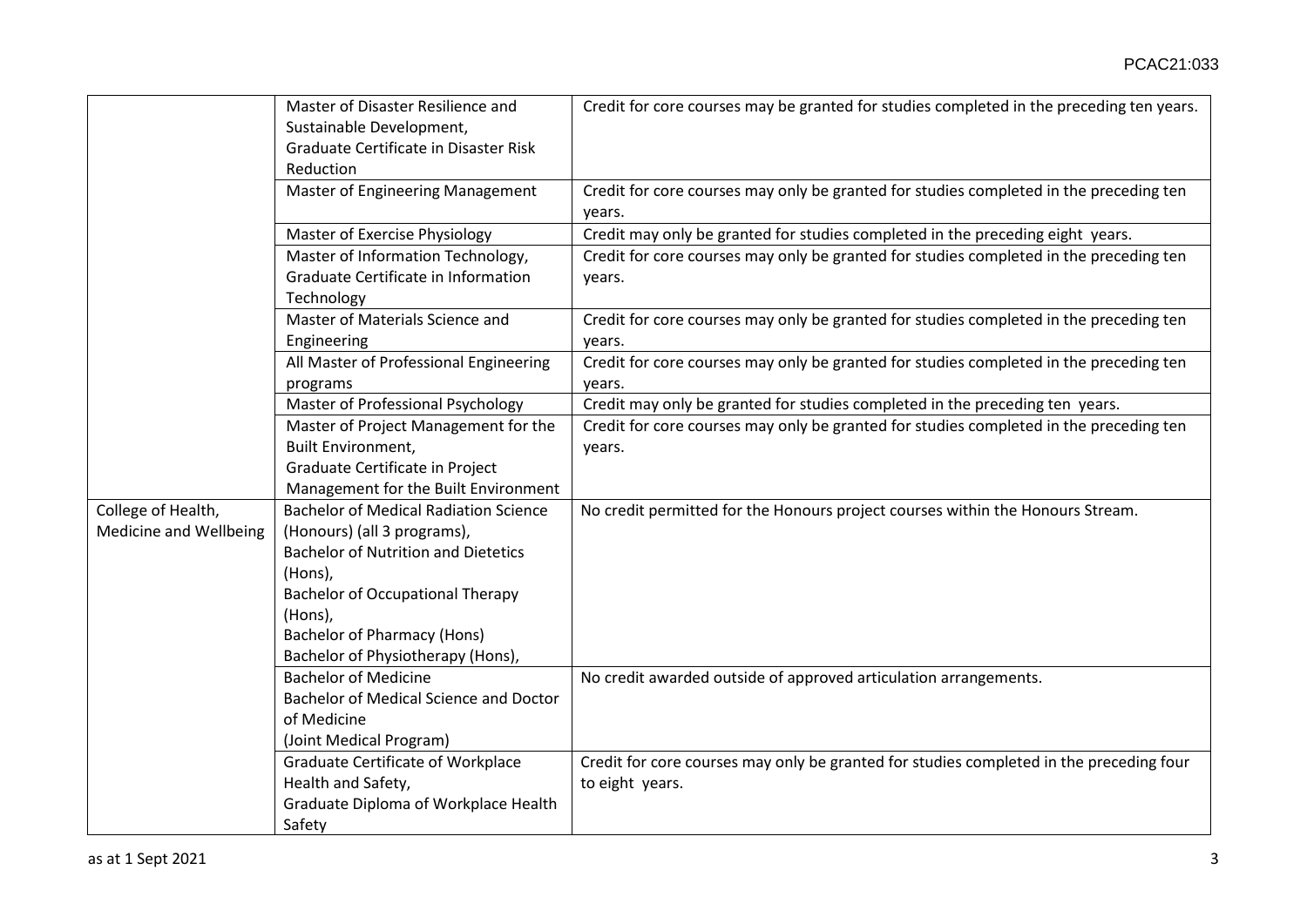| Master of Workplace Health and Safety           |                                                                                        |
|-------------------------------------------------|----------------------------------------------------------------------------------------|
| Master of Clinical Medicine and                 | Recognition of Prior learning may be awarded (up to a maximum of 40 units) towards the |
| Leadership                                      | Master of Clinical Medicine (Leadership and Management) based on professional          |
|                                                 | experience and/or qualifications obtained in addition to those required for admission. |
| Graduate Certificate in Clinical                | Credit may only be awarded for studies completed within ten years of admission to the  |
| Epidemiology                                    | program.                                                                               |
| <b>Graduate Certificate in Clinical Nursing</b> |                                                                                        |
| Graduate Certificate in Health Science          |                                                                                        |
| <b>Graduate Diploma in Medical Statistics</b>   |                                                                                        |
| (in Teach-out)                                  |                                                                                        |
| Master of Applied Management                    |                                                                                        |
| (Nursing)                                       |                                                                                        |
| Master of Clinical Epidemiology (in             |                                                                                        |
| Teach-Out)                                      |                                                                                        |
| <b>Master of Clinical Epidemiology</b>          |                                                                                        |
| Master of Clinical Medicine (Leadership         |                                                                                        |
| and Management)                                 |                                                                                        |
| Master of Health Science                        |                                                                                        |
| Master of Medical Statistics (in Teach-         |                                                                                        |
| Out)                                            |                                                                                        |
| <b>Master of Medical Statistics</b>             |                                                                                        |
| Master of Mental Health Nursing (Nurse          |                                                                                        |
| Practitioner) (in Teach-Out)                    |                                                                                        |
| Master of Mental Health Nursing                 |                                                                                        |
| Master of Midwifery Studies (in Teach-          |                                                                                        |
| Out)                                            |                                                                                        |
| Master of Midwifery Studies                     |                                                                                        |
| <b>Master of Nursing</b>                        |                                                                                        |
| Master of Nursing (Advanced Practice)           |                                                                                        |
| (in Teach-Out)                                  |                                                                                        |
| Master of Nursing (Nurse Practitioner)          |                                                                                        |
| (in Teach-Out)                                  |                                                                                        |
| Master of Public Health                         |                                                                                        |
| <b>Master of Traumatology</b>                   |                                                                                        |